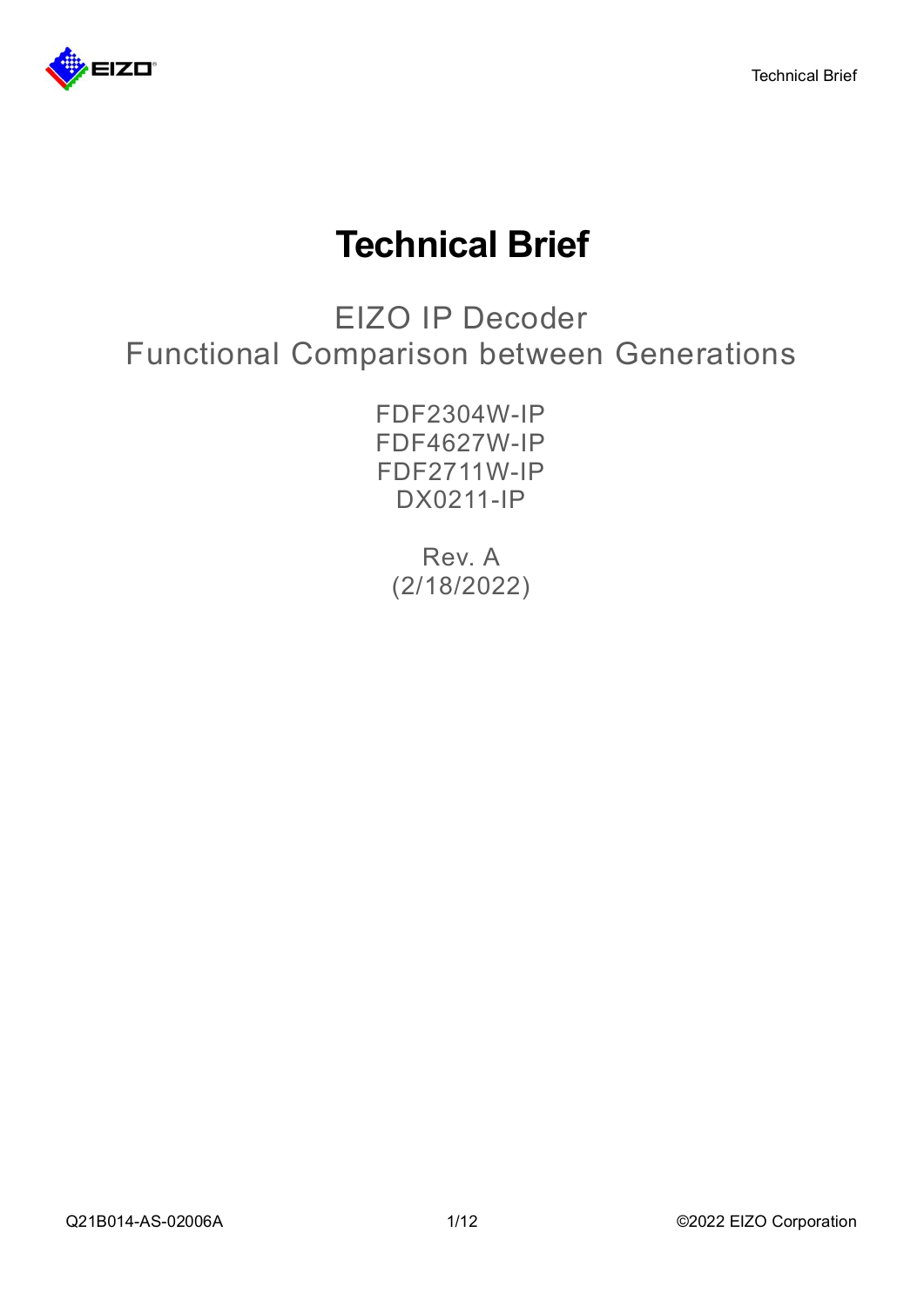

# Indexes

| 1              |       |  |
|----------------|-------|--|
| $\overline{2}$ |       |  |
| 2.1            |       |  |
| 2.2            |       |  |
| 2.3            |       |  |
| 2.4            |       |  |
| 2.5            |       |  |
| 2.6            |       |  |
| 2.7            |       |  |
| 2.8            |       |  |
|                | 2.8.1 |  |
|                | 2.8.2 |  |
| 2.9            |       |  |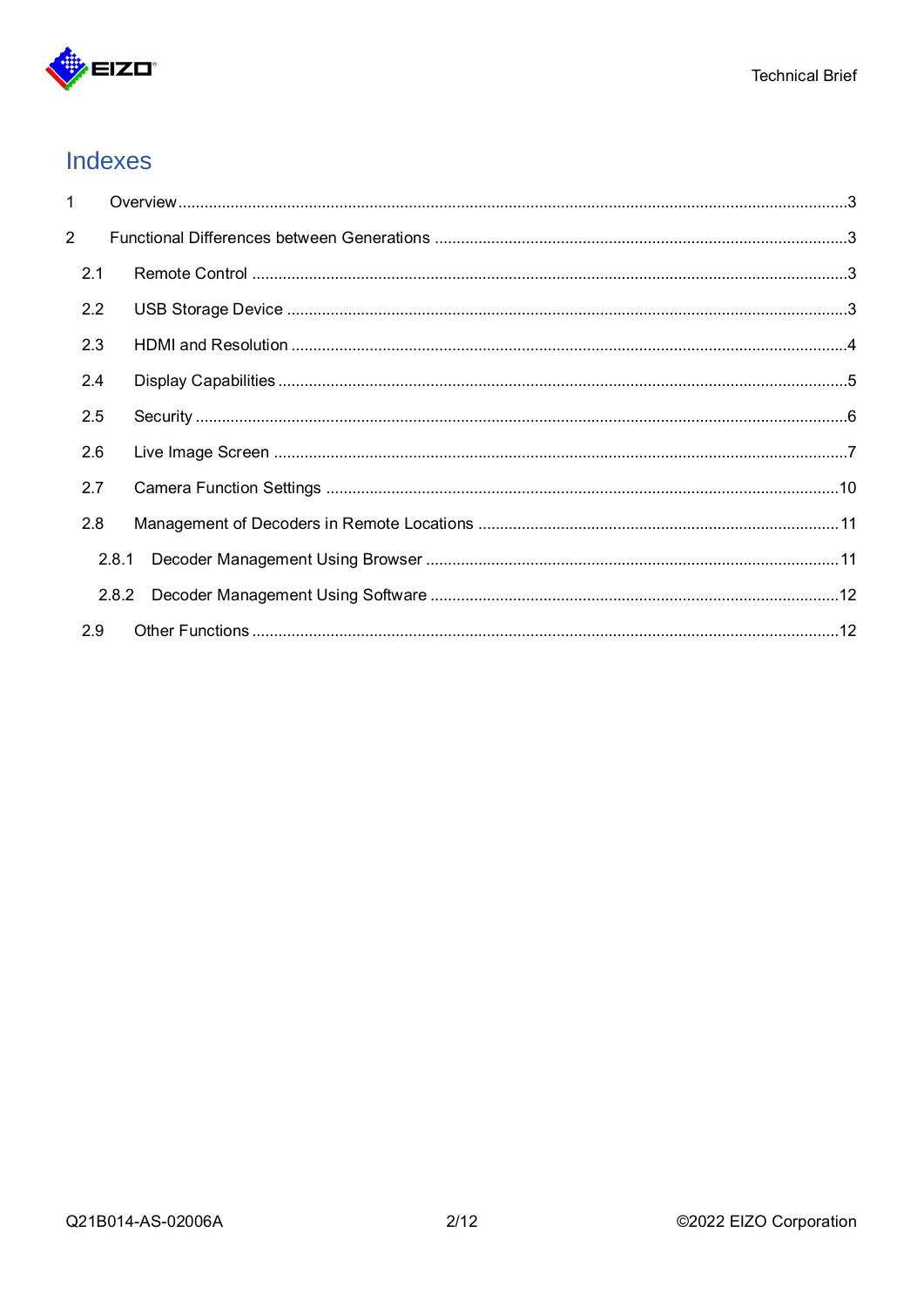

# <span id="page-2-0"></span>1 Overview

EIZO IP decoders are divided into the following generations. This document describes the functional differences between the generations.

- The 1st generation: FDF2304W-IP, FDF4627W-IP
- The 2nd generation: FDF2711W-IP, DX0211-IP

Some functions of the 1st generation are not supported by the 2nd generation. Please check if the functions you are currently using are also available in the 2nd generation.

# <span id="page-2-1"></span>2 Functional Differences between Generations

#### <span id="page-2-2"></span>2.1 Remote Control

For the 2nd generation, the remote control is included only with the decoder for Japan.

| Function                 | Description                                                                  | 1st gen      | 2nd gen |
|--------------------------|------------------------------------------------------------------------------|--------------|---------|
| Live Image Screen        | The live image screen can be operated with the remote control.               | $\checkmark$ |         |
| Operation                |                                                                              |              |         |
| <b>Setting Screen</b>    | The setting screen can be operated with the remote control.                  | ✓            |         |
| Operation                |                                                                              |              |         |
| <b>Remote Control ID</b> | You can set the ID of the remote control and decoder. This                   |              |         |
|                          | prevents accidental operation in an environment where multiple               |              |         |
|                          | decoders are located.                                                        |              |         |
|                          | Only decoders with the same ID will respond.<br>ID:2<br>ID:1<br>ID:1<br>ID:2 |              |         |

#### <span id="page-2-3"></span>2.2 USB Storage Device

The 2nd generation decoder does not support USB storage devices (USB memory sticks).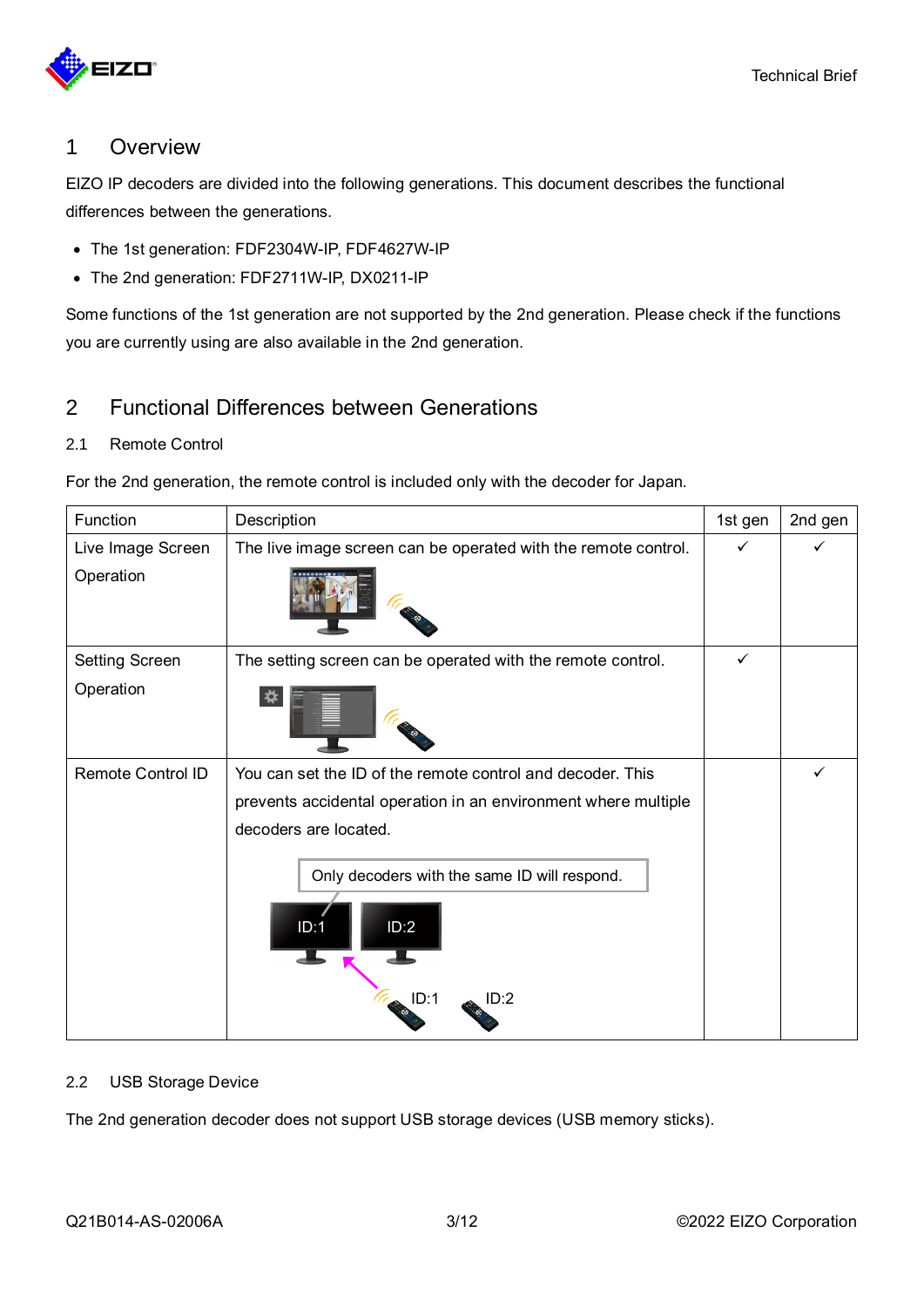

#### <span id="page-3-0"></span>2.3 HDMI and Resolution

| 1st gen                                                                                                                   | 2nd gen                                                             |
|---------------------------------------------------------------------------------------------------------------------------|---------------------------------------------------------------------|
| HDMI input is supported.                                                                                                  | HDMI output is supported.                                           |
| The decoder can also be used as a display device                                                                          | The live image screen can be displayed on two                       |
| for recorders.                                                                                                            | monitors.                                                           |
| FDF2301W-IP, FDF4627W-IP:                                                                                                 | DX0211-IP:                                                          |
| HDMI input x 1 (Maximum 1920 x 1080)                                                                                      | HDMI output x 2 (Maximum 3840 x 2160)                               |
| <b>HDMI</b><br>Press the SIGNAL<br>button to switch the live<br><b>BBB</b><br>image screen and<br>HDMP input.<br>Recorder | <b>HDMI</b><br><b>HDMI</b><br><b>TITLEFIELD AT EXT</b><br>DX0211-IP |
|                                                                                                                           | FDF2711W-IP:                                                        |
|                                                                                                                           | HDMI output x 1 (Maximum 1920 x 1080)                               |
|                                                                                                                           | <b>HDMI</b><br><b>FDF2711W-IP</b>                                   |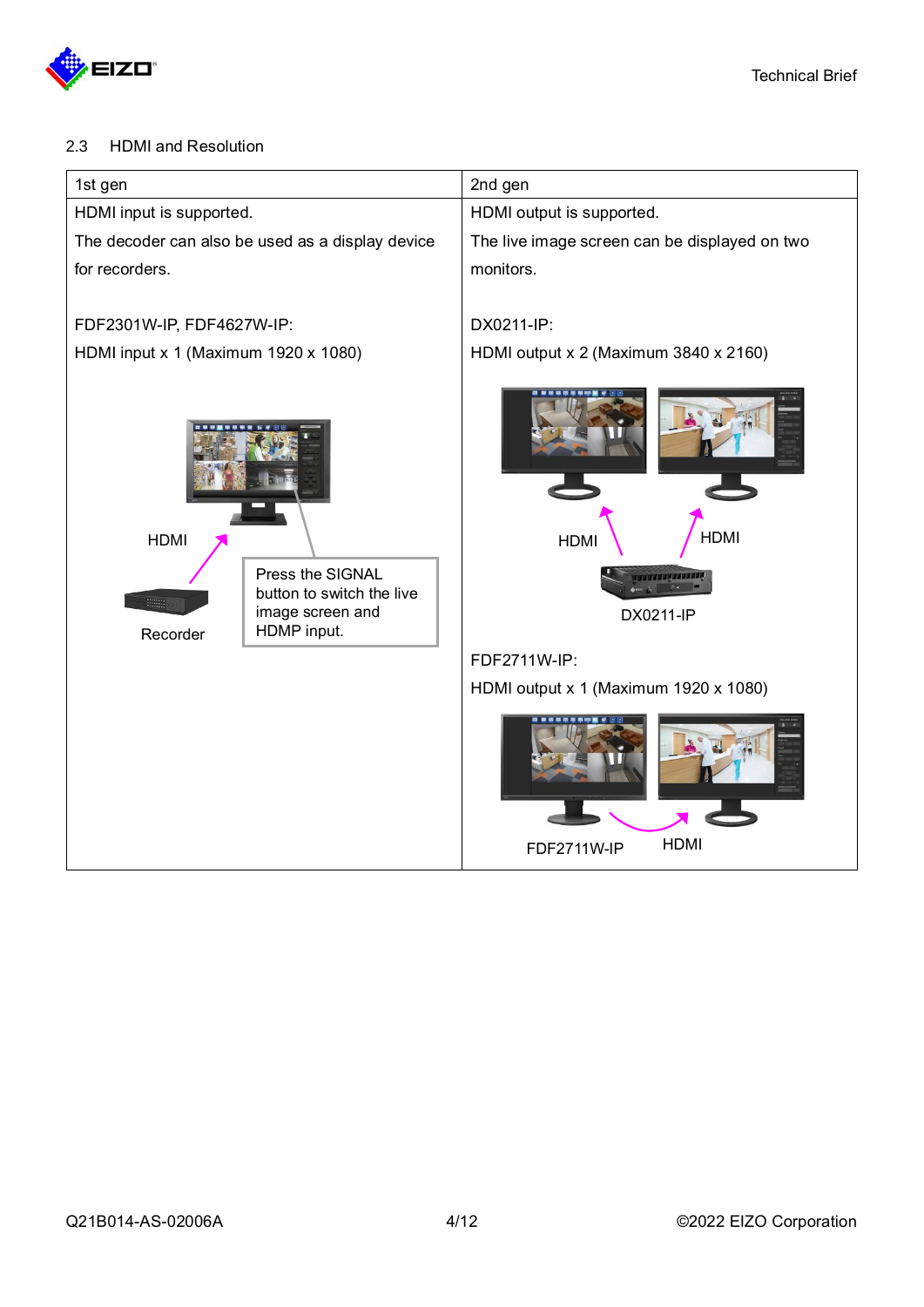

#### <span id="page-4-0"></span>2.4 Display Capabilities

<span id="page-4-1"></span>

| 1st gen                                        | 2nd gen                                                                      |
|------------------------------------------------|------------------------------------------------------------------------------|
| Up to 16 cameras can be displayed              | Up to 32 cameras can be displayed.                                           |
| simultaneously.                                | Video codec H.265 <sup>2</sup> , H.264 and MJPEG <sup>1</sup> are supported. |
| Video codec H.264 and MJPEG <sup>1</sup> are   |                                                                              |
| supported.                                     | The reference values for the resolution and frame rate of                    |
|                                                | cameras that can be displayed simultaneously are as follows:                 |
| The reference values for the resolution        | [When the bitrate is set to 4096kbps]                                        |
| and frame rate of cameras that can be          | • 1-screen layout: 3840 x 2160 / 30 fps, 1920 x 1080 / 60 fps                |
| displayed simultaneously are as follows:       | • 4-screen layout: $3840 \times 2160 / 20$ fps, $1920 \times 1080 / 60$ fps  |
| [When the bitrate is set to 4096kbps]          | • 16-screen layout: 1920 x 1080 / 20 fps                                     |
| • 1-screen layout: $1920 \times 1080 / 30$ fps | • 32-screen layout: $1280 \times 720 / 15$ fps                               |
| • 4-screen layout: $1920 \times 1080 / 20$ fps |                                                                              |
| • 16-screen layout: $640 \times 480 / 30$ fps  |                                                                              |
|                                                |                                                                              |

| <b>Function</b> | Description                                                              | 1st. | 2nd             |
|-----------------|--------------------------------------------------------------------------|------|-----------------|
|                 |                                                                          | gen  | gen             |
| Playback        | You can play back recorded data stored on the camera's SD card.          |      | $\sqrt{3}$      |
|                 |                                                                          |      |                 |
| <b>SRT</b>      | SRT is a next-generation video transmission protocol that securely,      |      | $\mathcal{N}^4$ |
|                 | reliably, and without delay transfers streams such as H.264 and H.265 in |      |                 |
|                 | unstable network environments like the Internet.                         |      |                 |
| MPEG2-TS        | MPEG2-TS is a standard for sending image and audio data together.        |      |                 |
|                 | The decoder extracts and displays the H.264 or H.265 images contained    |      |                 |
|                 | in the MPEG2-TS stream.                                                  |      |                 |

<sup>1</sup> MJPEG is available only with the ONVIF protocol.

 $2$  For H.265 compatibility information, please click [here.](https://www.eizoglobal.com/support/compatibility/device/ip-camera/index.html)

<sup>3</sup> Enterprise License and Extension Playback License are required.

<sup>4</sup> Enterprise License and Extension SRT License are required.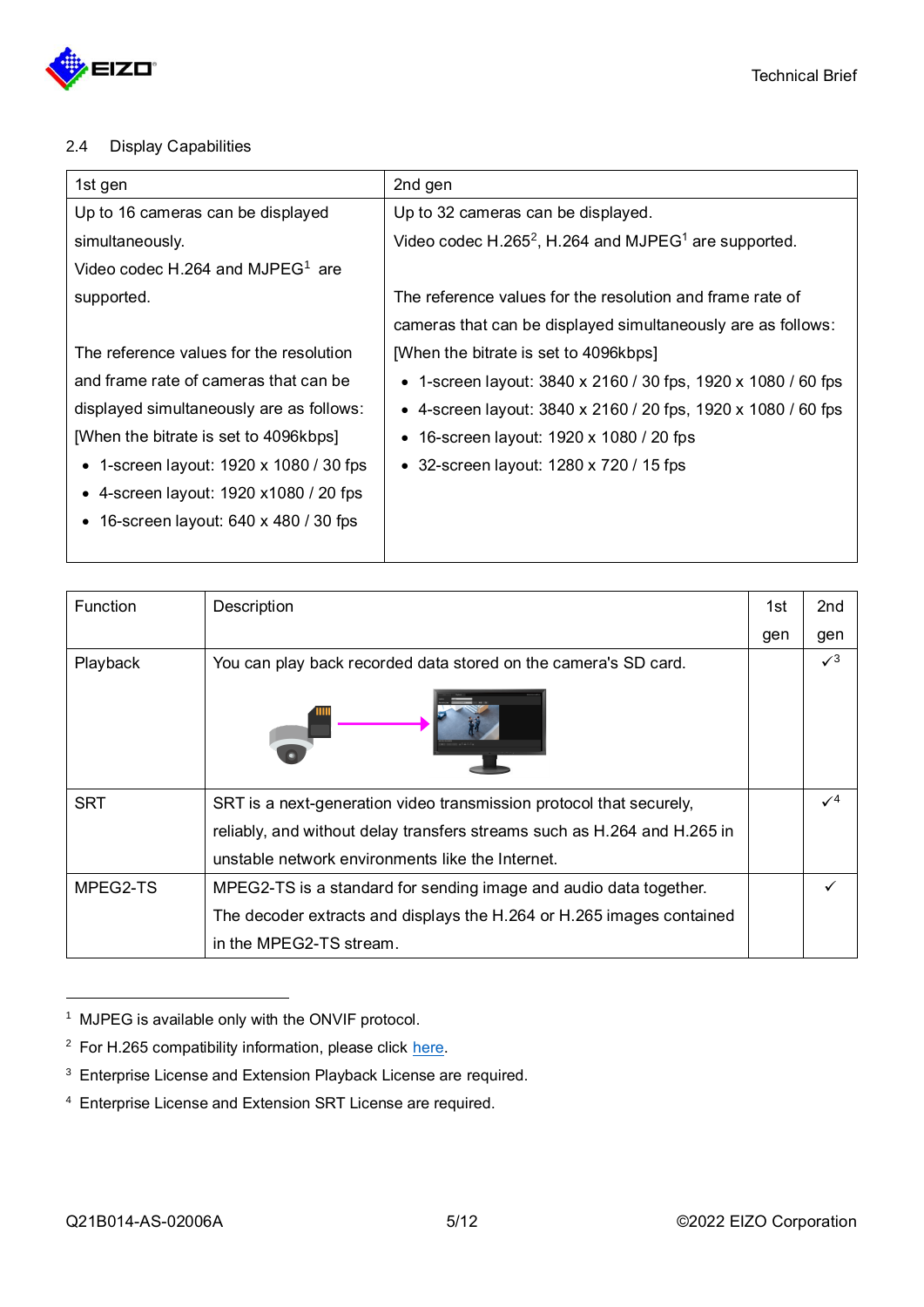

## <span id="page-5-0"></span>2.5 Security

| <b>Function</b>            | Description                                                     | 1st          | 2nd          |
|----------------------------|-----------------------------------------------------------------|--------------|--------------|
|                            |                                                                 | gen          | gen          |
| Key Lock                   | Disables the buttons on the front of the decoder.               | $\checkmark$ |              |
| USB Lock                   | Disables the use of USB devices connected to the decoder.       | $\checkmark$ | $\checkmark$ |
| <b>Remote Control Lock</b> | Disables the use of the remote control.                         | $\checkmark$ |              |
| <b>HTTPS</b>               | Encrypts communication between the decoder and other network    |              |              |
|                            | devices (camera or computer).                                   |              |              |
| <b>IP Address Filter</b>   | Restricts network devices that can access the decoder by IP     |              |              |
|                            | address.                                                        |              |              |
| <b>AXIS SRTP</b>           | AXIS SRTP is AXIS's protocol for encrypted video streams.       |              | $\sqrt{5}$   |
| <b>LDAP</b>                | Users and passwords for decoders can be centrally managed on an |              | $\checkmark$ |
|                            | LDAP server.                                                    |              |              |
| <b>IEEE 802.1X</b>         | Enables the decoder to be connected to a network protected by   |              | $\sqrt{5}$   |
|                            | IEEE 802.1X.                                                    |              |              |

<span id="page-5-1"></span><sup>5</sup> Enterprise License is required.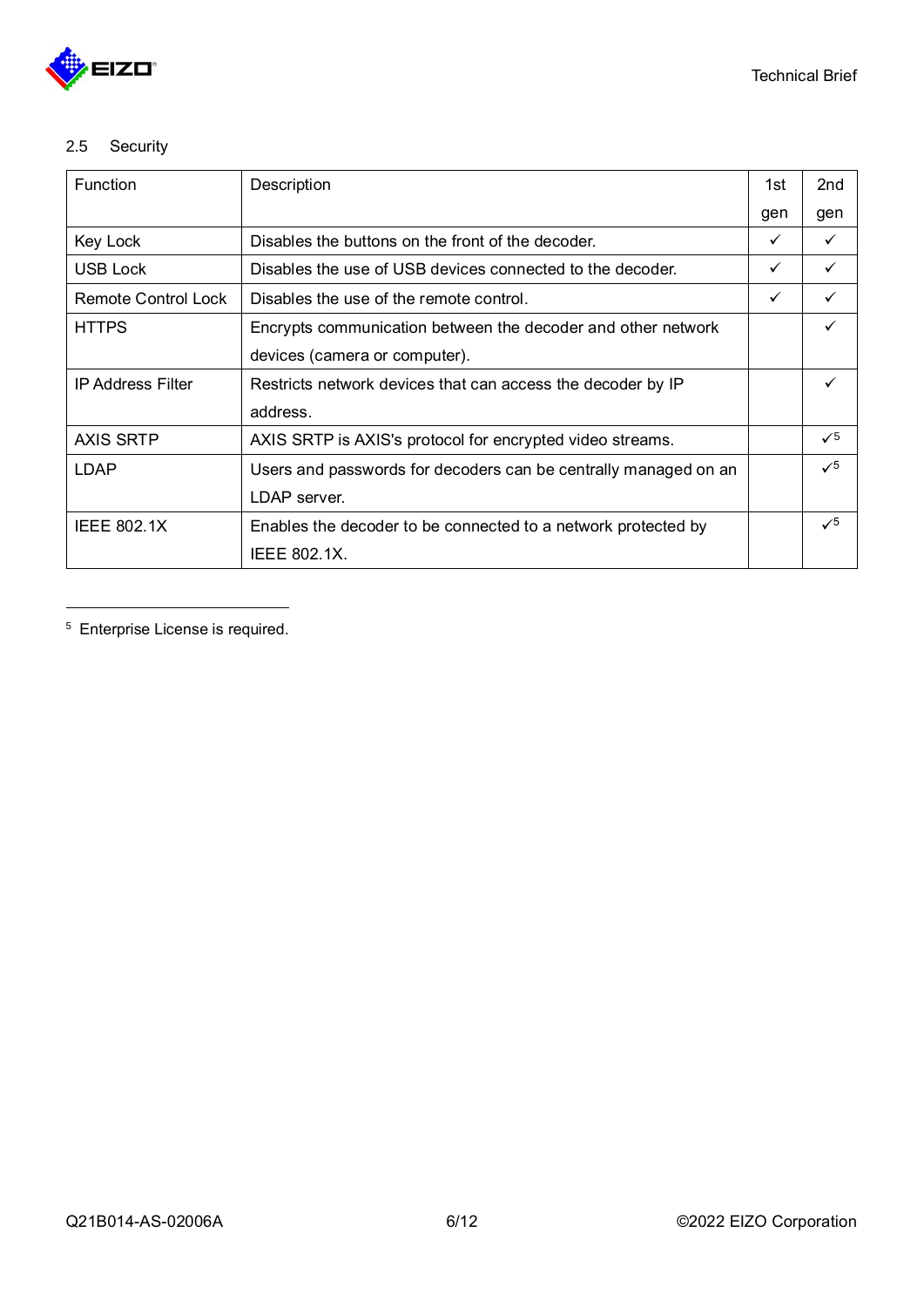

### <span id="page-6-0"></span>2.6 Live Image Screen

<span id="page-6-1"></span>

| Category     | Function             | Description                                                 | 1st          | 2nd          |
|--------------|----------------------|-------------------------------------------------------------|--------------|--------------|
|              |                      |                                                             | gen          | gen          |
| Installation | Multi-monitor        | Displays the screen on two monitors.                        |              | $\checkmark$ |
|              | Display              | Extended:                                                   |              |              |
|              |                      |                                                             |              |              |
|              |                      | Duplicate:                                                  |              |              |
|              |                      |                                                             |              |              |
|              | Portrait Display     | Right rotation (90°) and left rotation (270°) are possible. |              | $\sqrt{6}$   |
|              |                      | Multi-monitor display is supported.                         |              |              |
| Layout       | <b>Custom Screen</b> | You can customize the layout of the custom screen.          | $\checkmark$ | ✓            |
|              |                      | $\boxed{\rightarrow}$<br>Customize the layout.              |              |              |
|              |                      |                                                             |              |              |
|              | <b>Fixing Camera</b> | Fixes the camera so that it always appears in the same      |              | ✓            |
|              | Position             | position, regardless of page switching. This is available   |              |              |
|              |                      | for the custom screen only.                                 |              |              |
|              |                      | $row(s)$ 4<br>Click the lock mark to fix the<br>camera.     |              |              |

<sup>6</sup> Enterprise License is required.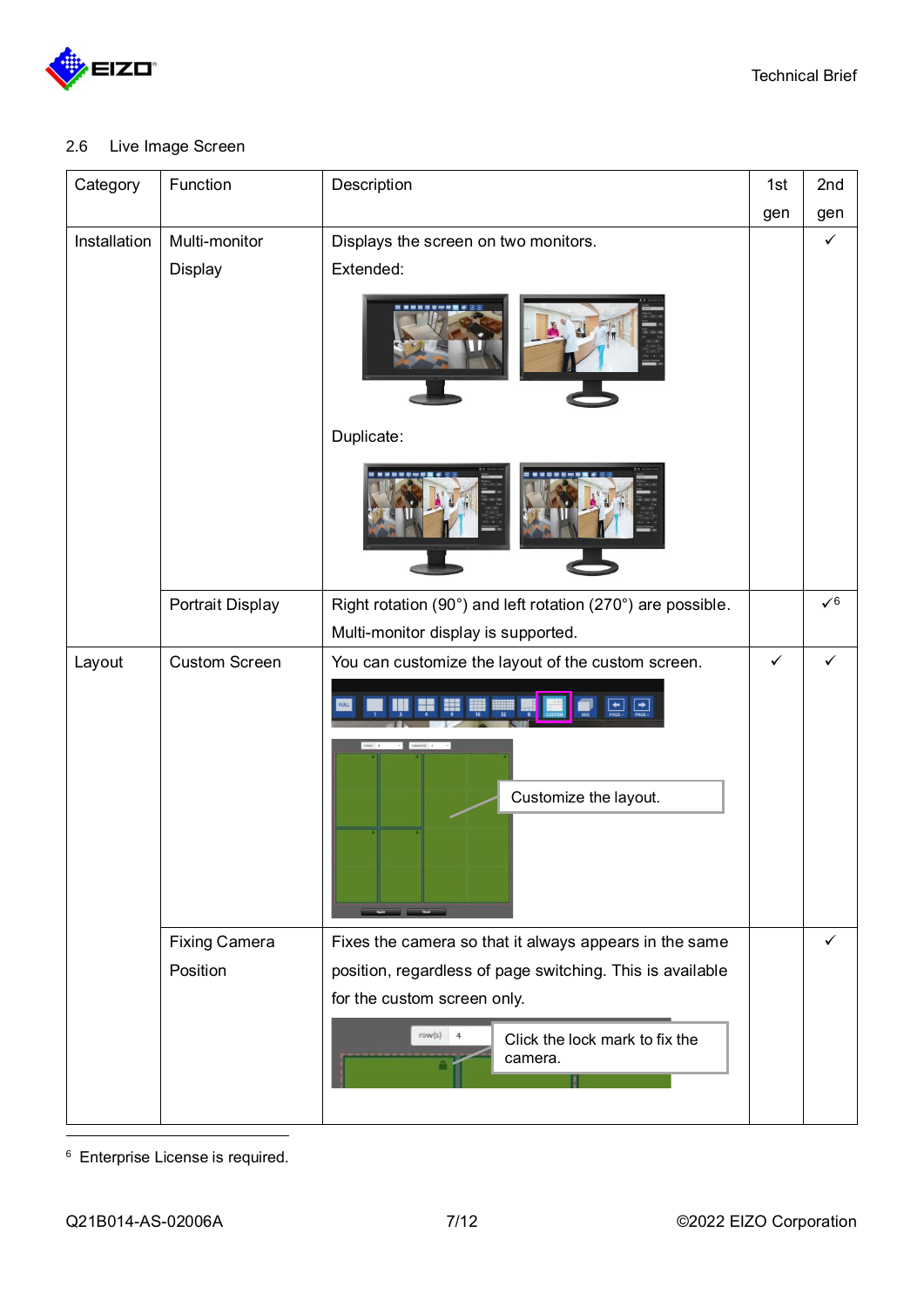

|            | Icon Arranger               | Rearranges and removes the layout icons.                                                                                               |   | $\sqrt{6}$ |
|------------|-----------------------------|----------------------------------------------------------------------------------------------------------------------------------------|---|------------|
|            |                             |                                                                                                                                        |   |            |
|            |                             | You can also create up to seven preset layouts and                                                                                     |   |            |
|            |                             | display their icons.                                                                                                                   |   |            |
|            |                             | $\begin{array}{ c c c }\hline \textbf{L} & \textbf{L} & \textbf{L} \\ \hline \textbf{MSE} & \textbf{PAGE} & \textbf{PAGE} \end{array}$ |   |            |
|            |                             | Editable icons<br>W                                                                                                                    |   |            |
|            |                             |                                                                                                                                        |   |            |
|            |                             | Create a preset layout                                                                                                                 |   |            |
|            |                             | and assign cameras.                                                                                                                    |   |            |
|            |                             |                                                                                                                                        |   |            |
| Camera     | Camera Name                 | Displays the camera name in the upper left of the image.                                                                               | ✓ |            |
| image      | <b>Display</b>              |                                                                                                                                        |   |            |
|            | Camera Name                 | Changes the camera name size, color (White / Black),                                                                                   |   |            |
|            | Customization               | border, background, and position (Upper left / Upper                                                                                   |   |            |
|            |                             | right / Lower left / Lower right).                                                                                                     |   |            |
|            | <b>Visibility Optimizer</b> | Makes the camera image easier to view by the outline                                                                                   | ✓ |            |
|            | Function                    | enhancement, low-light correction and noise reduction.                                                                                 |   |            |
|            | Privacy Mask /              | Displays privacy masks and virtual lines on camera                                                                                     |   | ✓          |
|            | Virtual Line                | images.                                                                                                                                |   |            |
|            |                             |                                                                                                                                        |   |            |
| Camera     | PTZ Operation               | Operates the PTZ (pan/tilt/zoom) of the camera.                                                                                        | ✓ |            |
| <b>PTZ</b> | Position Adjustment         | When you click the camera image with the mouse,                                                                                        | ✓ |            |
|            | by Mouse                    | panning and tilting work so that the place you clicked is<br>centered.                                                                 |   |            |
|            |                             |                                                                                                                                        |   |            |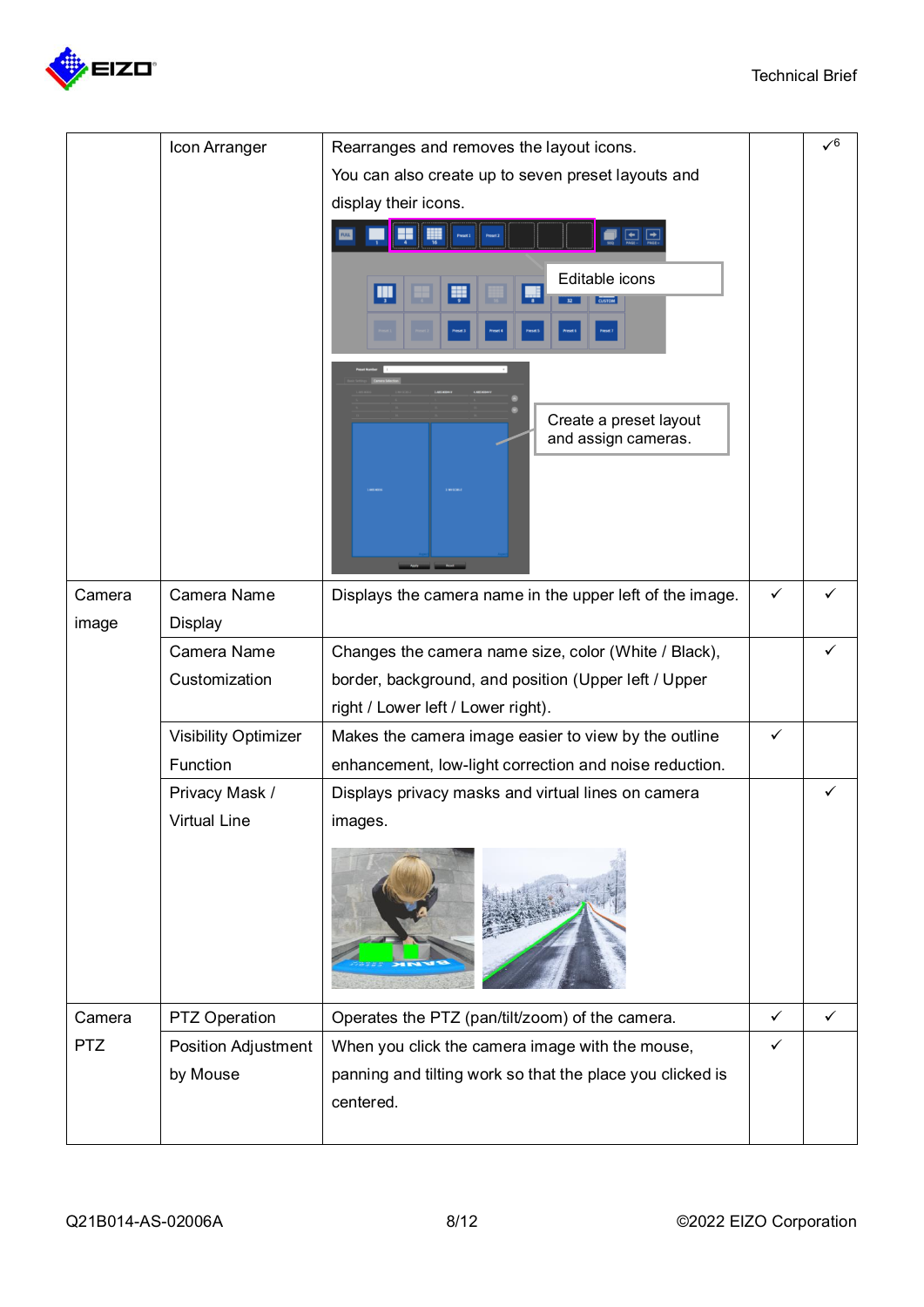

|           | PTZ Adjust              | You can adjust the amount of change when performing<br>pan, tilt, and zoom. |              |              |
|-----------|-------------------------|-----------------------------------------------------------------------------|--------------|--------------|
|           |                         | $\ddot{\mathbf{z}}$ .<br><b>PTZ</b><br>$\mathbf \Theta$<br>Q                |              |              |
|           | Overlay Display of      | When you move the mouse cursor over the camera                              |              |              |
|           | PTZ Operation           | image, the PTZ operation screen will appear.                                |              |              |
|           | Screen                  |                                                                             |              |              |
| Auxiliary | <b>Camera Auxiliary</b> | Execute auxiliary commands of the camera to operate                         | ✓            |              |
| Command   | Command                 | their wipers and infrared functions.                                        |              |              |
|           | Sending HTTP            | You can use the auxiliary command on the live screen to                     |              | ✓            |
|           | Command                 | send HTTP commands to other network devices. You                            |              |              |
|           |                         | can also execute the decoder's own Web API.                                 |              |              |
| Input     | <b>Remote Control</b>   | Operates the live image screen.                                             | $\checkmark$ | $\checkmark$ |
| Device    | Mouse                   | Operates the live image screen.                                             | $\checkmark$ | ✓            |
|           | Keyboard                | Used for text input instead of a software keyboard.                         |              | ✓            |
|           |                         | You can also use shortcut keys such as the L key to                         |              |              |
|           |                         | switch the layout.                                                          |              |              |
|           | Joystick                | Operates the camera's PTZ. Only AXIS T8311 joystick is                      |              |              |
|           |                         | supported.                                                                  |              |              |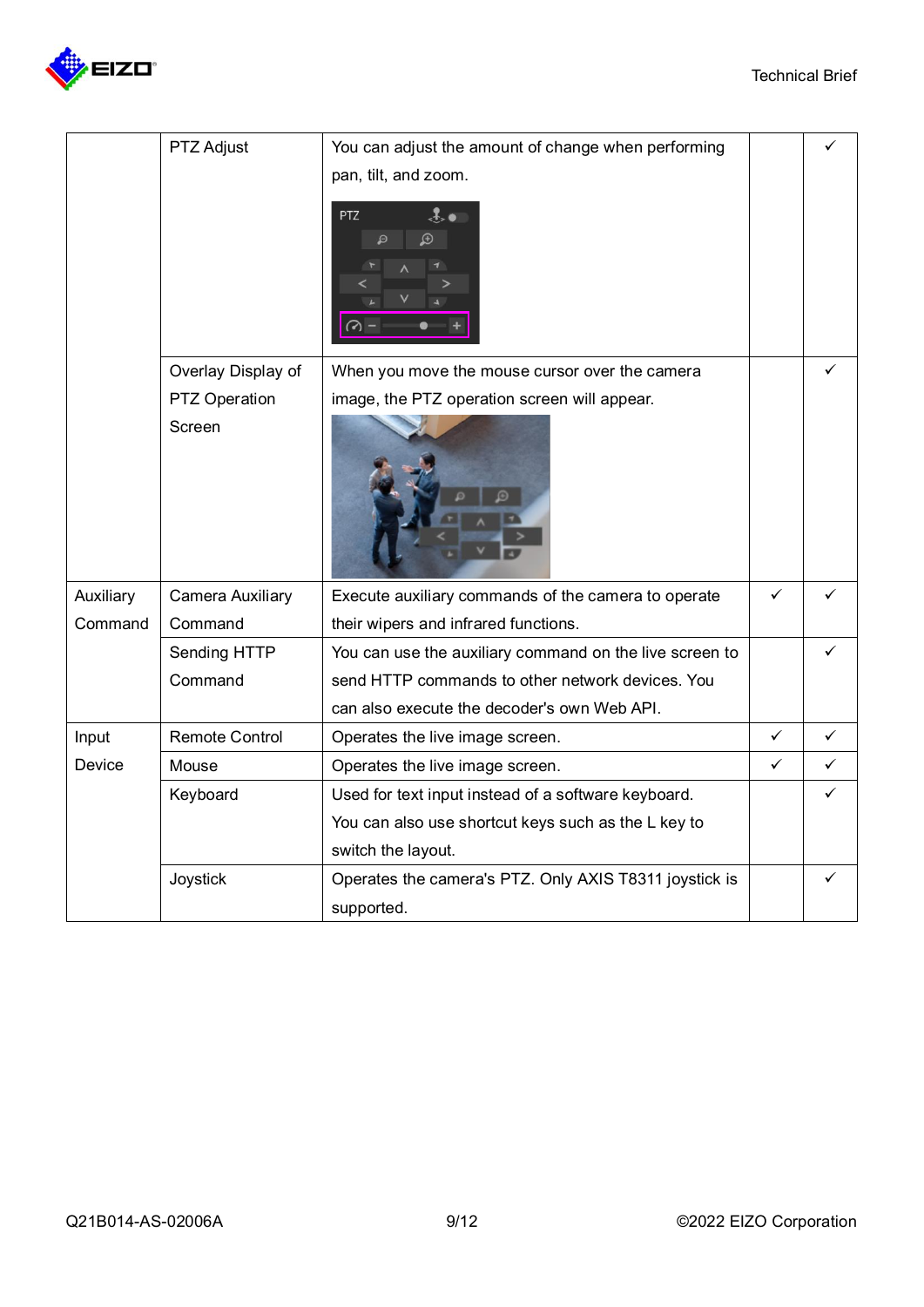

#### <span id="page-9-0"></span>2.7 Camera Function Settings

In the 2nd generation, you can change the camera's functional settings from either the decoder or the browser.



<span id="page-9-1"></span>

| Protocol     | <b>Camera Function Settings</b> | 1st gen      |                |              | 2nd gen        |
|--------------|---------------------------------|--------------|----------------|--------------|----------------|
|              |                                 | Decoder      | <b>Browser</b> | Decoder      | <b>Browser</b> |
| Panasonic    | <b>Clock Settings</b>           | $\checkmark$ |                | ✓            | ✓              |
|              | Video Settings                  | $\checkmark$ |                | $\sqrt{7}$   | $\sqrt{7}$     |
|              | Preset                          | ✓            |                |              |                |
|              | Other                           | $\checkmark$ |                | ✓            | ✓              |
| <b>AXIS</b>  | <b>Clock Settings</b>           | $\checkmark$ |                | $\checkmark$ | $\checkmark$   |
|              | <b>Video Settings</b>           | $\checkmark$ |                | ✓            | $\checkmark$   |
|              | Preset                          |              |                |              |                |
|              | Other                           |              |                |              |                |
| <b>ONVIF</b> | <b>Clock Settings</b>           | $\checkmark$ |                | ✓            | $\checkmark$   |
|              | <b>Video Settings</b>           | $\checkmark$ |                | $\checkmark$ | $\checkmark$   |
|              | Preset                          | $\checkmark$ |                |              | ✓              |
|              | Other                           |              |                |              |                |

 $7$  The Aspect Ratio is not supported. The Resolution is read-only.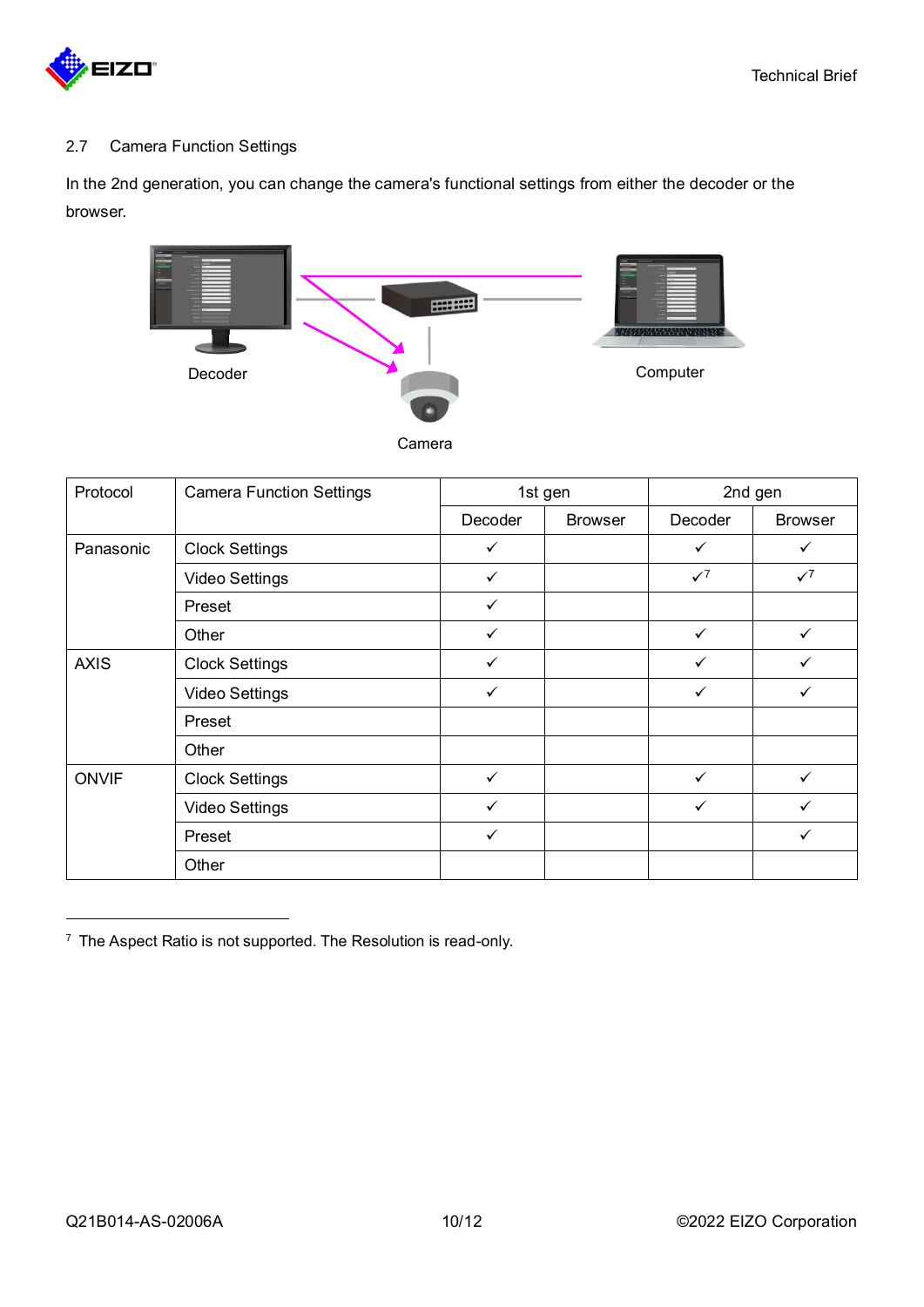

- <span id="page-10-0"></span>2.8 Management of Decoders in Remote Locations
- <span id="page-10-1"></span>2.8.1 Decoder Management Using Browser

The ability to configure decoders using a browser has been added to the 2nd generation. This is useful for troubleshooting decoders in remote locations.



| Function                 | Description                                                            | 1st          | 2 <sub>nd</sub> |
|--------------------------|------------------------------------------------------------------------|--------------|-----------------|
|                          |                                                                        | gen          | gen             |
| Settings Data            | Saves settings information to a file.                                  | ✓            | $\checkmark$    |
| Migration                | In addition to backup purposes, when multiple decoders are installed,  |              |                 |
|                          | after setting one decoder, the same settings information can be loaded |              |                 |
|                          | into other decoders.                                                   |              |                 |
| <b>Displaying Logs</b>   | Displays the operation log and system log.                             | $\checkmark$ | $\checkmark$    |
| Saving Logs              | Saves the operation log and system log to a file.                      | $\checkmark$ | $\checkmark$    |
| Connection               | Executes the ping and traceroute commands for the registered           |              | $\checkmark$    |
| Confirmation             | cameras.                                                               |              |                 |
| Software Update          | Updates the decoder's software.                                        | $\checkmark$ | $\checkmark$    |
| License Activation       | Authenticates the decoder with an enterprise license or function       |              |                 |
|                          | extension license to add available functions.                          |              |                 |
| Livestream View          | Displays the decoder's live image screen in your browser.              |              | $\sqrt{8}$      |
|                          | If there is a problem with a remote decoder, you can check what is     |              |                 |
|                          | displayed on the live screen.                                          |              |                 |
| <b>Refreshing Status</b> | Refreshes the camera image on the live screen.                         |              | $\checkmark$    |
| of Video Stream          | When you execute a stream refresh, the decoder will reconnect to the   |              |                 |
|                          | camera. Executing it when the camera image shows an error may          |              |                 |
|                          | improve the situation.                                                 |              |                 |

<sup>8</sup> Enterprise License is required.